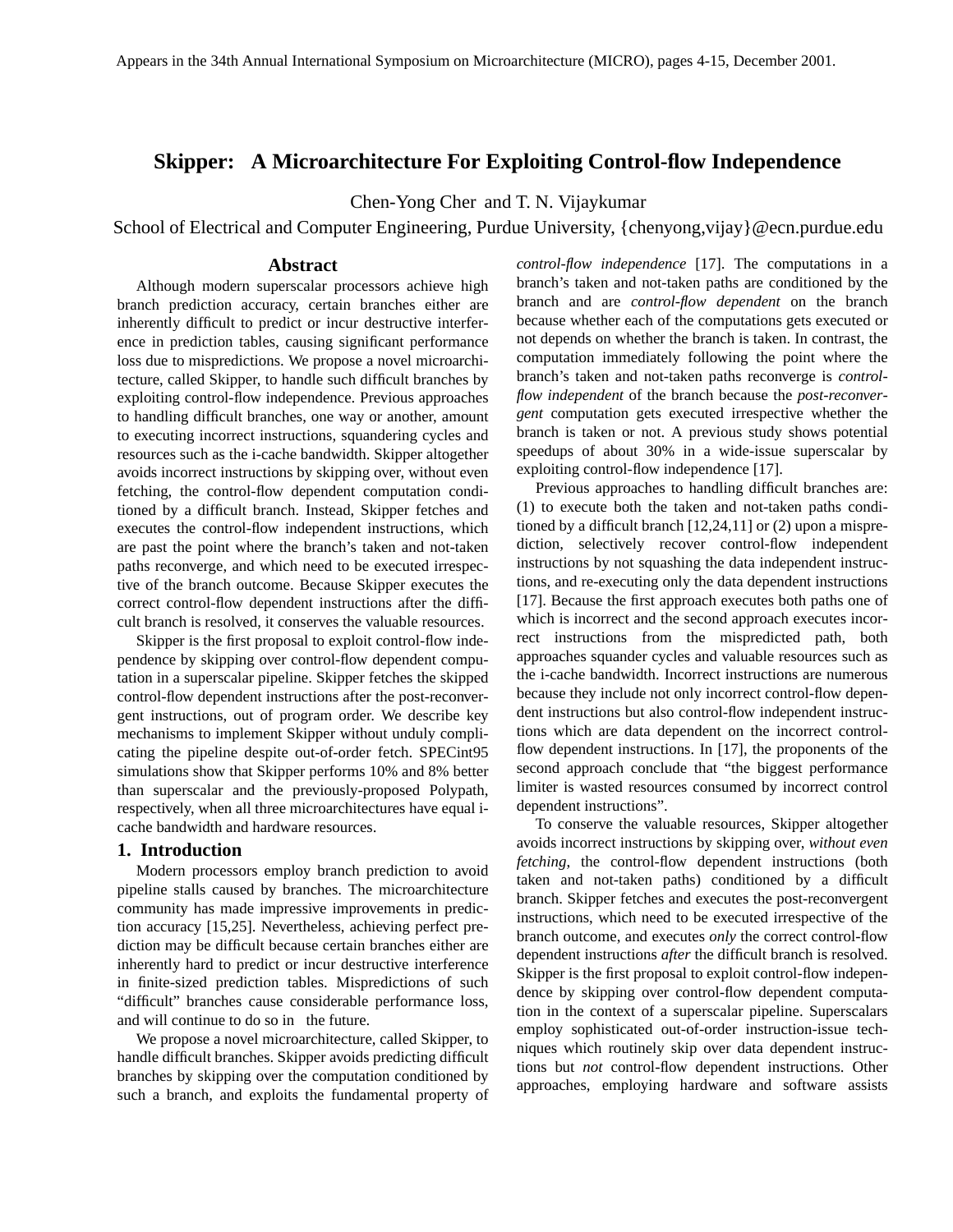vastly different than a superscalar, skip over instructions to pursue multiple flows of control: Multiscalar [20] uses the compiler to identify reconvergence points, Dynamic Multithreading [1] uses hardware to skip over loops and calls, but not branches.

Unlike superscalars which always fetch instructions in (predicted) program order, Skipper fetches the skipped control-flow dependent instructions *after* the post-reconvergent instructions, out of program order. Thereby, Skipper exploits control-flow independence of the post-reconvergent computation, and overlaps execution of computation before the branch (and resolution of the difficult branch) with the execution of the post-reconvergent computation. Execution overlap comes from post-reconvergent instructions that are data independent of the skipped instructions. Skipper forces the post-reconvergent instructions, that are data dependent on the yet-to-be-fetched skipped computation, to wait till the difficult branch is resolved and the correct path within the skipped computation is fetched and executed. Note that conventional superscalars delay *all* instructions following a mispredicted branch till the instructions are re-executed. In contrast, Skipper delays *only* the skipped instructions and the post-reconvergent data dependent instructions, but does *not* delay the post-reconvergent data-independent instructions.

We describe four mechanisms to implement Skipper in an out-of-order pipeline: First, to identify difficult branches, Skipper uses the previously-proposed JRS scheme [9]. Second, to determine difficult branches' reconvergent points, Skipper employs a heuristic based on idiomatic controlflow code patterns generated by modern compilers for conditional constructs, without requiring scanning of instructions as in [17]. Third, despite out-of-order fetching of the skipped instructions, Skipper maintains program order in the instruction window and the load/store queue. On fetching a difficult branch, Skipper creates an appropriatelysized, contiguous gap in the instruction window and the load/store queue, to be filled later by the skipped instructions from the correct path. Fourth, to force data-dependent post-reconvergent instructions to wait till the yet-to-be fetched skipped instructions execute, Skipper estimates register dependencies, learning from prior dynamic instances. At the time of skipping, Skipper updates the register rename tables using this dependence information, making post-reconvergent data-dependent instructions wait.

The main contributions of this paper are:

- we propose Skipper, the first proposal to skip controlflow dependent instructions, without wasting resources on incorrect control-flow dependent instructions.
- we describe key mechanisms to implement Skipper without unduly complicating the pipeline despite out-oforder fetch.
- SPECint95 simulations show that Skipper performs

10% and 8% better than superscalar and Polypath, respectively, when the three architectures have equal icache bandwidth and hardware resources.

In [Section 2,](#page-1-0) we discuss how Skipper is mapped to a superscalar microarchitecture at a high level. In [Section 3](#page-3-0), we describe the pipeline details of the key mechanisms. In [Section 4,](#page-7-0) we report our experimental results. In [Section 5](#page-10-0), we describe related work and we conclude in [Section 6](#page-11-0).

# <span id="page-1-0"></span>**2. Skipper Microarchitecture**

[Figure 1](#page-2-0) illustrates the differences between correct prediction, misprediction, and skipping. [Figure 1](#page-2-0)(a) identifies the control-flow dependent (segments **A** and **B**) and control-flow independent, post-reconvergent (segment **C**) computations in a program segment, as defined in [Section 1](#page-0-0). [Figure 1\(](#page-2-0)b) shows the timelines of correct and incorrect predictions. Correct prediction leads to execution overlap among the instructions before the branch, and the instructions from the predicted path (**A** and **C** segments). A misprediction usually leads to squashing of *all* instructions after the branch, irrespective of whether they are controlflow dependent or independent (both **B** and **C** segments).

[Figure 1](#page-2-0)(b) shows Skipper's timeline. Skipper overlaps the computation before the difficult branch (and resolution of the branch), with the post-reconvergent instructions that are data independent of the skipped instructions (data independent instructions from segment **C**). On resolving the difficult branch, Skipper suspends execution of the postreconvergent instructions. Skipper then executes the correct path in the skipped computation (segment **A**), allowing the post-reconvergent instructions that are data dependent on the skipped instructions to proceed (rest of segment **C**). After fetching all the skipped instructions till the reconvergence point, Skipper continues with the suspended postreconvergent computation.

Despite its advantages, skipping is not always beneficial. Skipping branches that would be correctly predicted may cause performance loss, while not skipping branches that would be incorrectly predicted results in lost opportunity. Comparing correct prediction and skipped timelines in [Figure 1\(](#page-2-0)b) reveals this point. The performance loss is incurred because conventional superscalars do not delay any of the instructions following a correctly predicted branch, but Skipper unnecessarily delays the skipped instructions and the post-reconvergent data-dependent instructions (from **C**), until the difficult branch is resolved.

### <span id="page-1-1"></span>**2.1. Overview of the Skipper microarchitecture**

We describe Skipper based on an out-of-order pipeline using rename tables for register renaming and an instruction window for out of order issue. Skipper employs the JRS scheme [9] to identify the branches that are repeatedly mispredicted by the branch predictor. Basically JRS monitors the prediction accuracy of prior instances of branches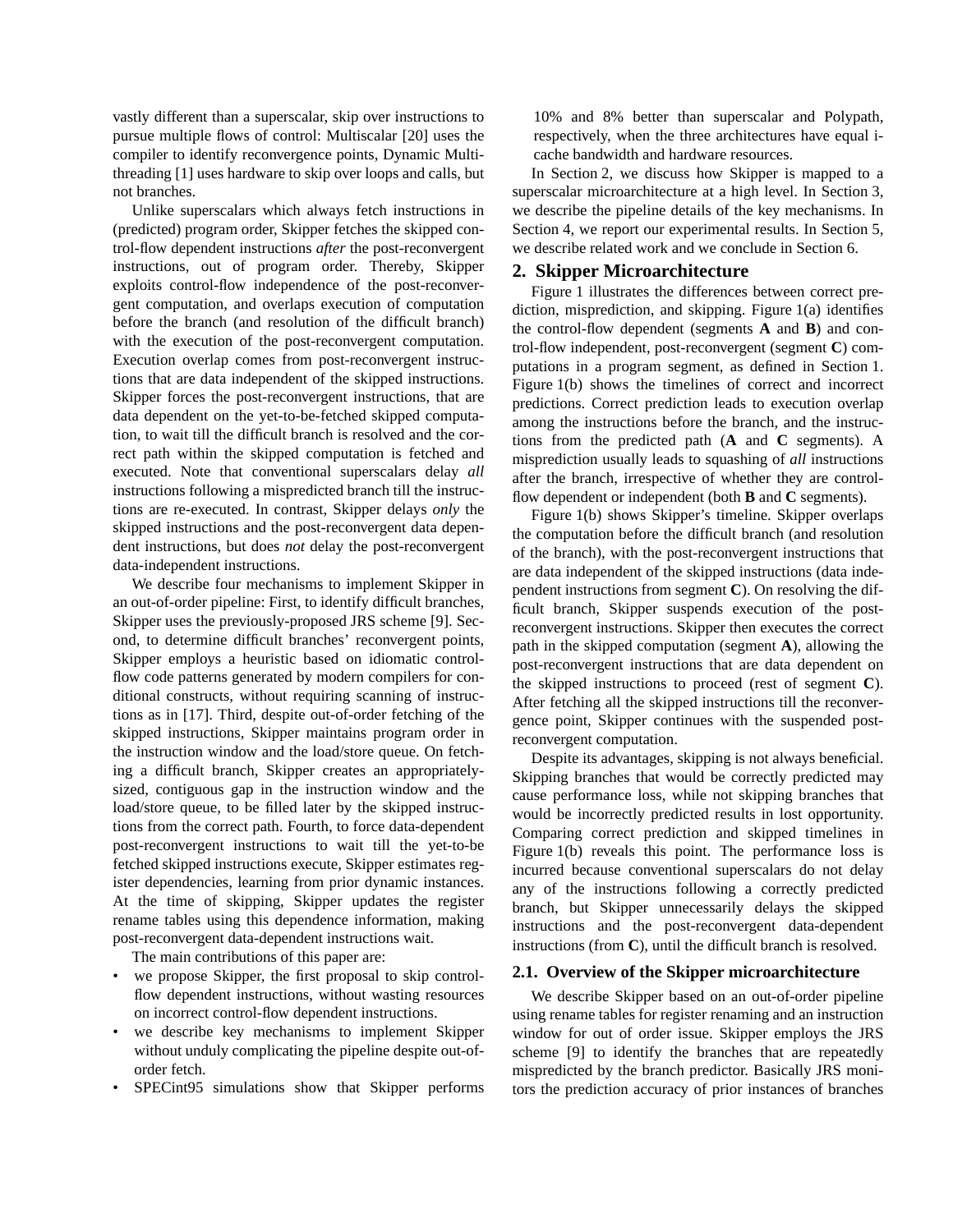

<span id="page-2-0"></span>**Figure 1: Exploiting control-flow independence.**

and isolates branches with low accuracy. Along with the prediction of every branch, JRS determines if the branch should be skipped. If so, Skipper uses a heuristic to determine the branch's reconvergence PC, and maintains the PC in the Skipped Computation Information Table (SCIT). Subsequent instances of the branch obtain the reconvergence PC from the SCIT.

In the following cycles, Skipper fetches the post-reconvergent instructions and places them in the instruction window. Skipper creates a contiguous gap, large enough to hold all the skipped instructions (both taken and not-taken paths), in the instruction window, and places the postreconvergent instructions after the gap, similar to [21]. Skipper learns the *likely* maximum gap length, also maintained in the SCIT, by counting the number of instructions in the skipped computation (in both the taken and not-taken paths) in prior instances of the branch. After the skipped branch resolves, Skipper fills the gap with the skipped instructions from the correct (taken or not-taken) path. Instructions in the instruction window remain in program order, and Skipper maintains precise interrupts despite outof-order fetch.

Using the fact that conventional superscalars fetch instructions in program order, the register rename table links register value producers to consumers, and the load/ store queue deduces producer-consumer relationships for memory values. Because Skipper fetches the post-reconvergent instructions out of order before the skipped instructions, as such the pipeline cannot establish data dependencies among the skipped instructions and the postreconvergent instructions. Previous schemes that fetch instructions out of order face similar problems: The Multiscalar architecture uses the compiler to specify register dependencies [3]. The Dynamic Multithreading architecture employs value speculation and intricate recovery [1].

In conventional out-of-order pipelines' rename stage, instructions map their architectural destination register to a new physical register, and place the new, architectural to physical rename map in the master rename table. Out-oforder fetch presents two issues for Skipper's register renaming. First, Skipper has to ensure that the rename maps for

| (b)                        | Correct<br><b>Prediction</b>   | <b>Incorrect</b><br><b>Prediction</b>                      | <b>Skipping</b>                           |  |  |  |
|----------------------------|--------------------------------|------------------------------------------------------------|-------------------------------------------|--|--|--|
|                            | Predict not taken              | Predict taken                                              | Skip                                      |  |  |  |
|                            | execute some<br>of $A$ and $C$ | execute some<br>of $\bf{B}$ and $\bf{C}$                   | execute some of<br>$data$ independent $C$ |  |  |  |
| $\mathop{\rm Im}\nolimits$ | Resolve not taken              | Resolve not taken                                          | Resolve not taken                         |  |  |  |
|                            | execute rest<br>of $A$ and $C$ | Squash $\&$ refill<br>overhead<br><b>Restart</b> execution | execute A and<br>rest of $C$              |  |  |  |
|                            |                                | re-execute all<br>of $A$ and $C$                           |                                           |  |  |  |
|                            |                                |                                                            |                                           |  |  |  |

the skipped instructions' source registers are not clobbered by the post-reconvergent instructions. Second, Skipper has to ensure that the post-reconvergent consumer instructions obtain the correct rename maps corresponding to the skipped producer instructions. To handle these issues, Skipper learns the set of architectural source registers, the *inputreg set*, and destination registers, the *outputreg set*, for the skipped instructions (both taken and not-taken paths) in prior dynamic instances. The SCIT holds the inputreg and outputreg sets. The outputreg set is similar to Multiscalar's create mask, except Multiscalar uses the compiler to determine this information [23], and Skipper uses hardware.

For the first issue, Skipper copies the rename maps corresponding to the inputreg set from the master rename table to a backup rename table, at the time of skipping a branch. At this point, the master table reflects the register state of the program at the difficult branch. Post-reconvergent instructions modify the master rename table, and not the backup table. Later, when the skipped instructions are fetched, they use the maps in the backup table.

For the second issue, Skipper forces the data-dependent, post-reconvergent instructions to wait till the yet-to-be fetched skipped instructions execute. The outputreg set gives Skipper a priori, albeit approximate, knowledge of the destination registers for which the yet-to-be fetched skipped instruction. At the time of skipping a branch, Skipper *preallocates* and *preassigns* physical registers for the outputreg registers (e.g., map architectural outputreg register R3 to preallocated physical register P103), and marks the physical registers busy. Much like a data-dependent instruction in superscalars, any post-reconvergent instruction that is data dependent on a skipped instruction waits till the corresponding preassigned physical register is ready or bypassed. When the skipped instruction eventually completes execution, its preassigned physical register gets the value, allowing all waiting post-reconvergent instructions to proceed. Data-independent, post-reconvergent instructions proceed without waiting, much as in superscalars.

Because several skipped computations could be in flight, Skipper uses multiple backup and preassign tables, much as superscalars use a backup rename table for each unresolved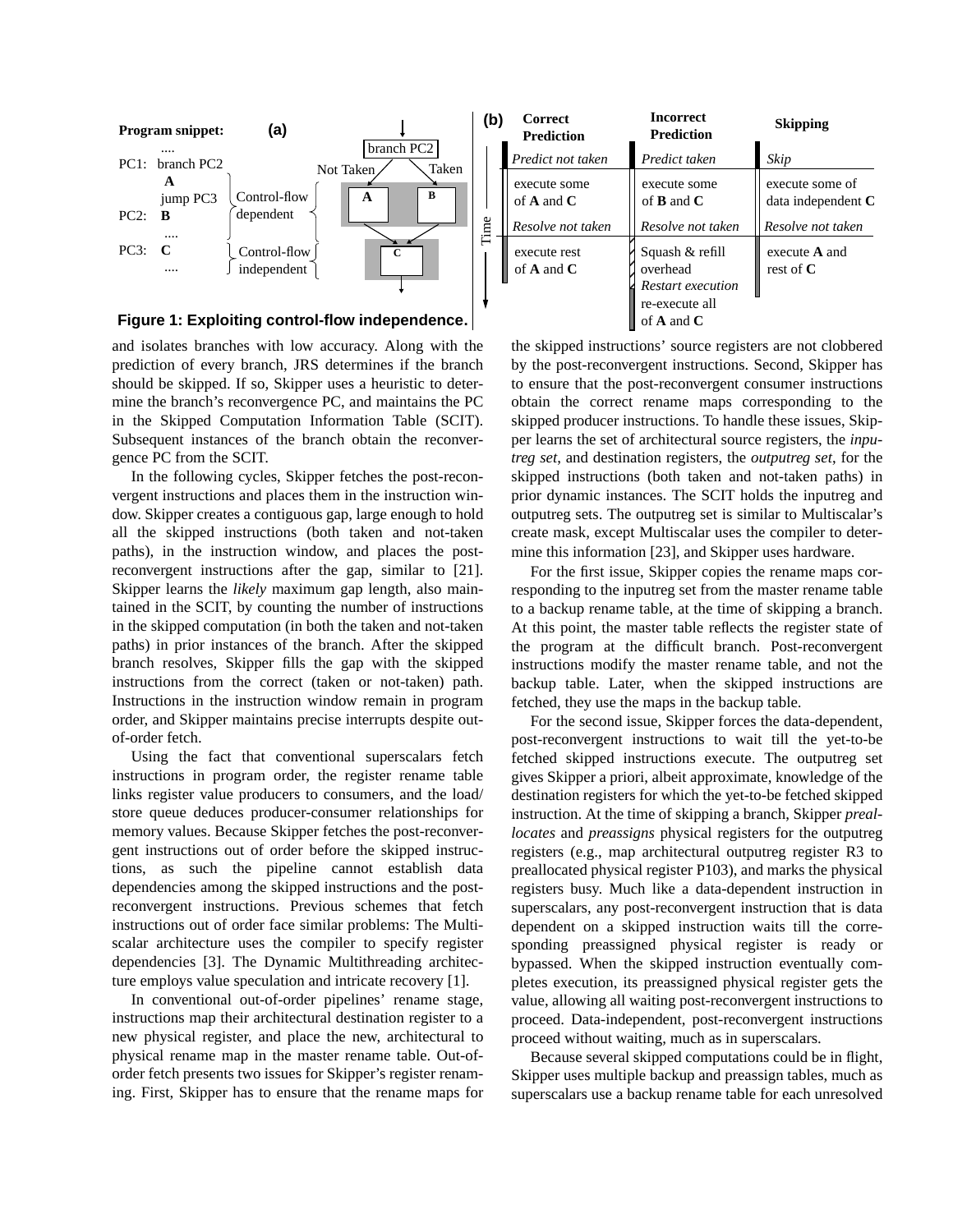branch in flight.

For memory dependencies, Skipper faces the same problem of imposing program order in the load/store queue, as in the instruction window. Skipper creates an appropriatelysized gap in the load/store queue in parallel with the instruction window, and maintains the load/store queue gap length information also in the SCIT. Skipper exploits conventional load/store queues' ability to allow loads to proceed without knowing all previous store addresses, letting post-reconvergent loads to proceed even though the skipped stores have not even been fetched. Conventional load/store queues check if later loads complete prematurely before an earlier store to the same address, and enforce store-load program order via squash and rollback. Skipper can avoid such squashes using well-known memory dependence synchronization techniques [16]. Thus, Skipper's loads and stores remain in program order in the load/store queue, despite out-of-order fetch.

#### <span id="page-3-0"></span>**3. Supporting control-flow independence**

Before we describe the details of how the required information is gathered in the SCIT ([Section 3.2\)](#page-5-0), we explain how we use the SCIT information.

### **3.1. Using the SCIT information**

The Skipper pipeline treats instructions that are not skipped as well as branches that are not difficult much like a conventional superscalar pipeline. The cases where Skipper's actions are different from those of a conventional pipeline are (1) when Skipper identifies a branch to be difficult, (2) when Skipper resolves a difficult branch, (3) when Skipper fetches and executes a skipped computation, and (4) when Skipper fetches the last instruction from a skipped computation. The post-reconvergent instructions flow through the pipeline *without* any special actions. [Figure 2](#page-3-1) shows an out-of-order pipeline extended with Skipper. We do not show post-reconvergent instructions.

### <span id="page-3-2"></span>**3.1.1. Fetching a difficult branch**

Using the predicted PC, the front-end of the Skipper pipeline probes the JRS structure and the SCIT, in addition to the usual branch prediction tables. If the JRS structure identifies a branch to be difficult, the fetch stage fetches from the reconvergence PC provided by the SCIT. If the SCIT does not have an entry for this branch or if the instruction window gap length as provided by the SCIT entry is larger than the *gap-length-threshold,* then Skipper defaults to branch prediction, overruling the JRS's recommendation. Gap-length-threshold ensures that Skipper does not create inordinately large gaps in the instruction window, under utilizing the instruction window. Skipper obtains the reconvergence PC in parallel with the fetching of the difficult branch, much like a branch target address from the BTB in conventional pipelines, Thus, Skipper fetches the post-reconvergent instructions in the immediately following



<span id="page-3-1"></span>**Figure 2: Skipper pipeline.**

cycle after the difficult branch fetch cycle, without inserting any bubbles in the pipeline.

Skipper allocates an entry in the Skipped Instruction Status Table (SIST) for every skipped branch to hold information required by various pipeline stages for the skipped computation and the post-reconvergent computation. There could be multiple difficult branches in flight in the pipeline, and the SIST holds an entry for every difficult branch in flight. However, Skipper does not perform nested skipping (i.e., skipping within a skipped computation), and so the SIST entries are in program order. Every instruction carries its SIST entry number so that the instruction can be associated with its SIST entry in later pipeline stages.

Conventional pipelines allocate a history rename table when a branch enters the rename stage. Subsequent instructions copy the previous rename map of their destination registers from the master table to the history table, before placing their new rename map in the master table. This procedure essentially checkpoints the rename maps, allowing fast recovery of the maps on mispredictions. The copying is done at a rate matching the issue width. For instance, in a four-issue machine, the rename table allows, in one cycle, eight reads for the sources, and four reads and eight writes to checkpoint the old maps and update the new maps for the destinations. Rename table bandwidth is a critical resource, and as such the entire table (e.g., for 64 architectural registers and 512 physical registers, the table has 576 bits) *cannot* be backed-up en masse, in one cycle. In [24], this point was noted in the Mapping Synchronization Bus description.

When the difficult branch reaches the rename stage, Skipper modifies the rename tables as per the inputreg and outputreg sets. To that end, Skipper first allocates a *backup rename table* and copies the rename maps for the skipped instructions' inputreg and outputreg sets into the backup table. In [Section 2.1](#page-1-1), we explained why the backup table holds the inputreg maps, but the reason for copying the outputreg maps will become clear in [Section 3.1.3.](#page-4-0) This copying proceeds at the bandwidth provided by the backup table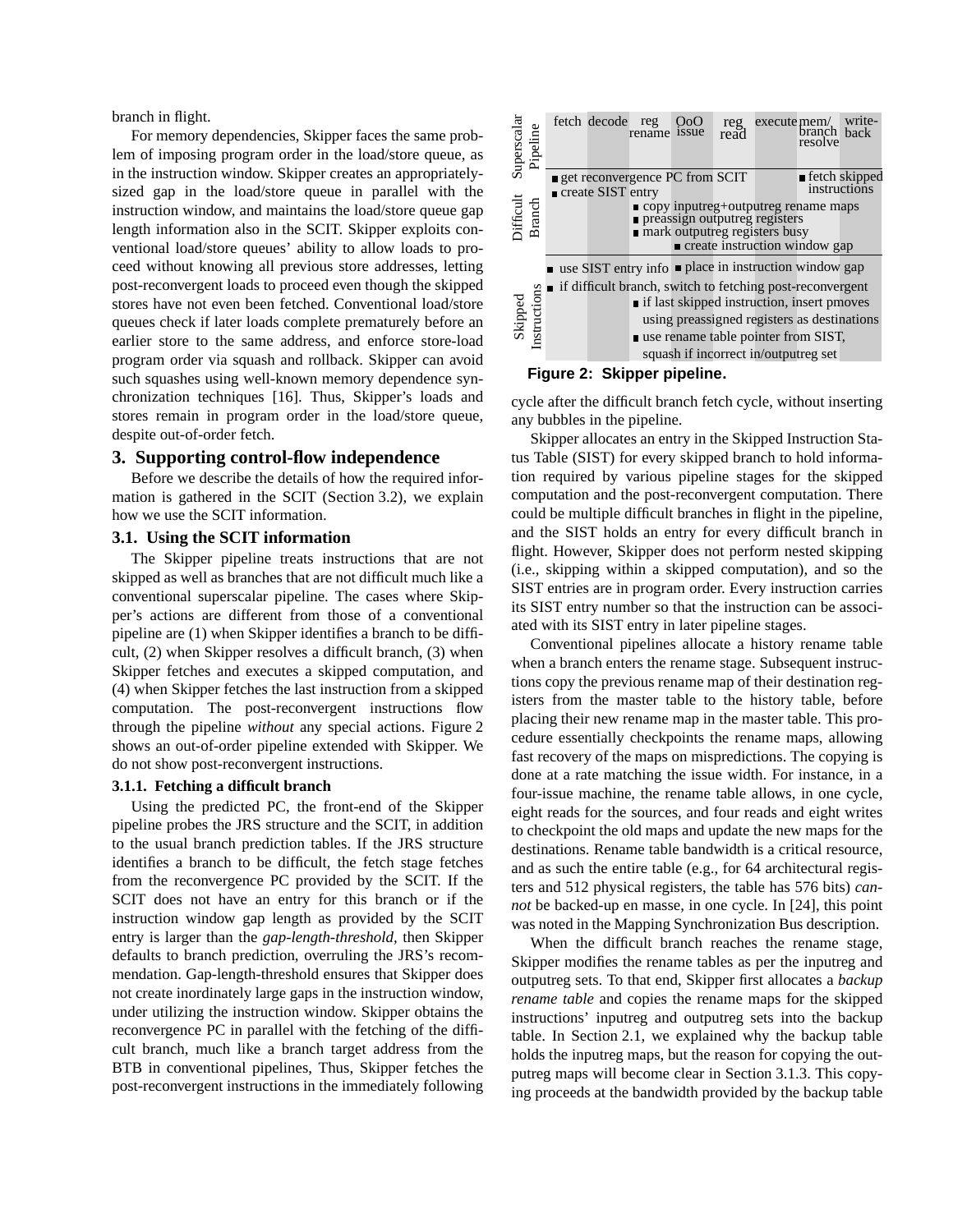and may stall the rename stage for as many cycles as needed for the copying.

Skipper then preallocates and preassigns new physical registers to the skipped instructions' outputreg set. Skipper updates the master table with the preassigned physical register rename maps, and marks the preassigned physical registers as busy. Additionally, Skipper allocates another *preassign rename table* and updates the table with the outputreg set's preassigned physical register rename maps. The updating of the master and preassign tables too proceed at the bandwidth provided. Skipper places pointers to the backup and preassign tables in the difficult branch's SIST entry so that when the skipped instructions are fetched, the pipeline knows which rename table to use.

In the out-of-order issue (OoO issue) stage, Skipper uses the difficult branch's instruction window and load/store queue gap length information from the SCIT to create a gap in the instruction window and load/store queue. Skipper puts pointers to the instruction window and load/store queue gaps in the difficult branch's SIST entry so that on fetching the skipped instructions, the pipeline knows where to place them.

#### **3.1.2. Resolving a difficult branch**

Till Skipper resolves the difficult branch, execution proceeds with the post-reconvergent instructions much like conventional pipelines, and the pipeline front-end predicts branches. The post-reconvergent instructions modify the master table, as usual. If JRS identifies a subsequent branch to be difficult, Skipper continues at the branch's reconvergence points, allowing multiple skipped branches in flight.

Upon resolving a difficult branch, the fetch stage is diverted to fetch from the correct path of the skipped computation, temporarily suspending fetching from the postreconvergent computation. Skipper provides the correct branch target to the fetch stage along with the branch's SIST entry number so that the skipped instructions are associated with the correct SIST entry. Skipper holds the PC up to which the post-reconvergent instructions have been fetched in the difficult branch's SIST entry, so that after the skipped instructions are all fetched, the fetch stage can revert back to fetching the post-reconvergent instructions starting from that PC. The skipped instructions from the correct path enter the pipeline starting from the cycle following the branch resolution. This change of fetch stream does not entail any pipeline bubbles because the post-reconvergent instructions flow through the pipeline, as before.

If the post-reconvergent instructions fill up the instruction window (except for the gap) and the front-end pipeline stages from OoO issue all the way back to fetch, Skipper may deadlock. Basically the skipped instructions cannot get into the pipeline even though there are instruction window slots set aside for them. Skipper avoids such deadlocks by squashing the instructions in the stages from OoO issue

back to fetch, freeing up the front-end stages so that the skipped instructions can get into the instruction window.

#### <span id="page-4-0"></span>**3.1.3. Fetching and executing skipped instructions**

The skipped instructions, carrying the SIST entry numbers provided by the difficult branch, pass through the pipeline. Skipper places the skipped instructions in the instruction window, and loads and stores in the load/store queue using the SIST entry's instruction window entry pointer and load/store queue entry pointer, respectively. The skipped instructions use the rename tables identified by the backup and preassign table pointers, stored in the SIST entry. The backup table contains both inputreg and outputreg registers' rename maps corresponding to the register state of the program at the difficult branch.

The skipped instructions use the backup (and not master) table both to get their source rename maps and to put their destination rename maps. If a skipped instruction's source is an inputreg register, the backup table provides the rename map for the register. There are two issues with guaranteeing correctness with regard to the outputreg registers. First, multiple skipped instructions writing to the same architectural destination register pose a problem because Skipper preassigns only one physical register per outputreg register. Second, Skipper needs to identify when it is safe for the dependent post-reconvergent instructions waiting on the preassigned registers to use the values in the registers. Because multiple skipped instructions may write to the same architectural register, it may not be correct to allow a dependent instruction to read the register as soon as a write occurs.

Skipper handles both issues using a simple approach. In the rename stage, the skipped instructions do not use the preassigned physical registers as their destinations. Instead, these instructions obtain newly allocated physical registers. As skipped instructions pass through the rename stage, they update the backup table with the new physical register maps. Subsequent skipped instructions obtain the correct rename maps for their source registers from the backup table. At the end of the skipped computation, Skipper introduces extra physical register move instructions called *pmove*s, similar to [10,20]. Pmoves (described in Section 3.1.4) copy the latest outputreg value from the physical registers given by the backup table maps to the preassigned registers given by the preassign table maps.

Because the outputreg set is an estimate based on previous instances, an outputreg register may not be written by the skipped instructions. In that case, the latest value for an outputreg register comes from an instruction before the difficult branch. It is for this reason Skipper copies the outputreg rename maps into the backup table when the difficult branch is in the rename stage, as mentioned in [Section 3.1.1](#page-3-2). Consequently, the backup table holds the latest rename map for the outputreg registers irrespective of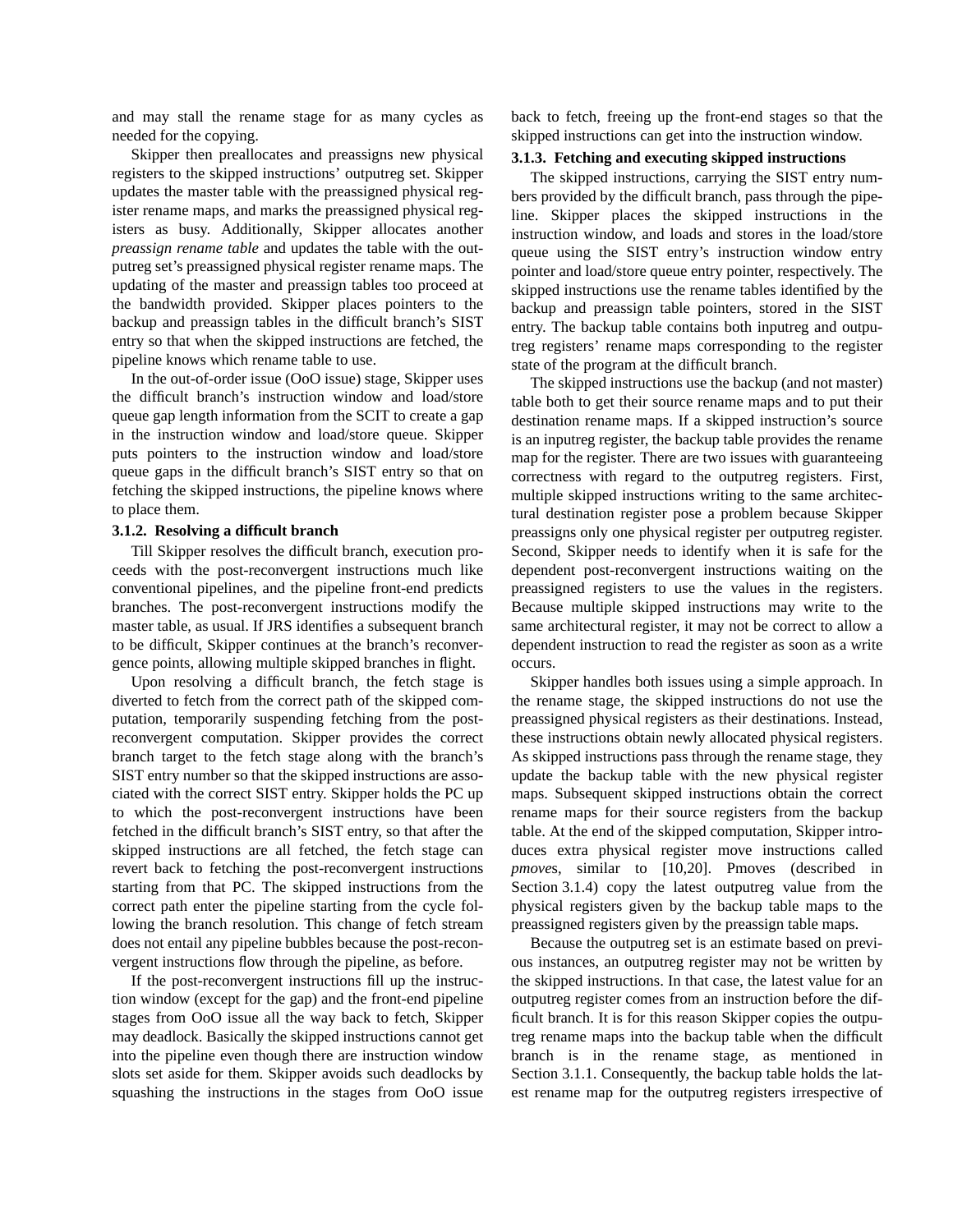whether the skipped instructions actually write to the outputreg registers or not, and therefore, the pmoves copy the correct values.

Conventional pipelines free the previous physical register mapped to the same architectural register as the committing instruction's destination. Because Skipper commits instructions in program order, this approach works for Skipper too. Clearly this approach works for all instructions up to the first gap. At the gap, previous physical registers fall into two categories: either they are mapped to outputreg registers or not. Those mapped to outputreg registers are freed by writes in the gap, and the writes' registers are freed by pmoves; if there are no writes, pmoves directly free the previous registers. Those not mapped to outputreg registers are freed by post-gap instructions, as usual.

It is possible that an architecture register not in the outputreg set is written to in the skipped computation. A dependent post-reconvergent instruction may incorrectly use a stale value assuming that the register would not be written by the skipped instructions. A similar situation is possible for the inputreg set, where a skipped instruction needs to read a register not in the inputreg set. These conditions are easily detected in the register rename stage by comparing each skipped instruction's destination (source) register against the outputreg (inputreg) set of the instruction's SIST entry. On detection, Skipper simply squashes all post-reconvergent instructions and triggers recovery of the missing register's rename map, irrespective of whether or not an incorrect value or rename map was used.

While executing the skipped instructions, Skipper predicts the branches within the skipped computation, as usual. Incorrect branch prediction within the skipped computation results in squashing all post-reconvergent instructions, nullifying Skipper's ability to exploit control-flow independence. If JRS identifies a branch within skipped computation to be difficult, Skipper suspends fetching from the branch till the branch is resolved and reverts to fetching from the post-reconvergent stream, using the post reconvergent fetch PC in the SIST entry. While this simple solution further delays the dependent post-reconvergent instructions, it avoids squashing post-reconvergent computation. Another solution is to skip the difficult branches within the skipped computation but such nested skipping may complicate implementation.

Out-of-order fetching may interact with branch prediction unfavorably because speculative update of branch history [8] may be disrupted by the out-of-order fetch stream. Because this is the first paper on this approach, we avoid this issue by assuming that branch prediction updates occur at commit point, although previous results have shown speculative updates to perform better than commit updates.

### **3.1.4. Last instruction in the skipped computation**

Each SIST entry holds the corresponding reconvergence

PC to allow the fetch stage to determine when a skipped instruction stream merges with its post-reconvergent computation and stop fetching more instructions from the skipped stream. Every cycle, the fetch stage compares the next fetch PC with the reconvergence PCs held in the SIST entries, and on a match stops fetching from the corresponding skipped computation further. Skipper then inserts the extra pmoves into the instruction window, so that they execute as and when the value for the outputreg registers become available. On execution, the pmoves write to the preassigned physical registers and mark them ready, allowing dependent, post-reconvergent instructions to proceed. The fetch stage then reverts to the post-reconvergent computation by continuing from the PC at which the postreconvergent stream was left off.

Because the instruction window and load/store queue gap lengths are estimates based on previous instances, it is possible that the gaps in the instruction window and load/ store queue fill up before all the skipped instructions are fetched. In that case, Skipper simply squashes all the postreconvergent instructions to make room for the rest of the skipped instructions to be placed in the instruction window. If the reconvergence PC obtained by the pattern-matching heuristic is incorrect, the effect of this incorrect information is that the instruction window gap fills up before the skipped instruction stream merges with the post-reconvergent computation, causing Skipper to squash all the postreconvergent instructions starting from the incorrect reconvergence PC.

### <span id="page-5-0"></span>**3.2. Learning the SCIT information**

Skipper learns all the required information about the skipped computation from previous instances and deposits them in the SCIT for subsequent instances. The information collected in the SCIT are: identifying which branches are difficult, what the reconvergence PCs are, what the instruction window and load/store queue gap lengths should be, and the skipped instructions' outputreg set.

### **3.2.1. JRS for identifying the branches to skip**

Skipper uses JRS to identify difficult branches by accessing the JRS structures in parallel with every branch prediction. Basically, JRS tracks the number of times a branch is mispredicted using saturated counters, much like branch prediction schemes. The counters count up on incorrect predictions and count down on correct predictions. Depending upon the desired accuracy and coverage rates, JRS chooses appropriate values for both the up/down rates and the count threshold above which a branch is deemed difficult. Even if a branch is deemed difficult, JRS and branch prediction continue to make predictions and update the tables. If a branch is repeatedly predicted correctly, JRS stops marking the branch as difficult [12].

The key aspects of JRS relevant to Skipper is that skip-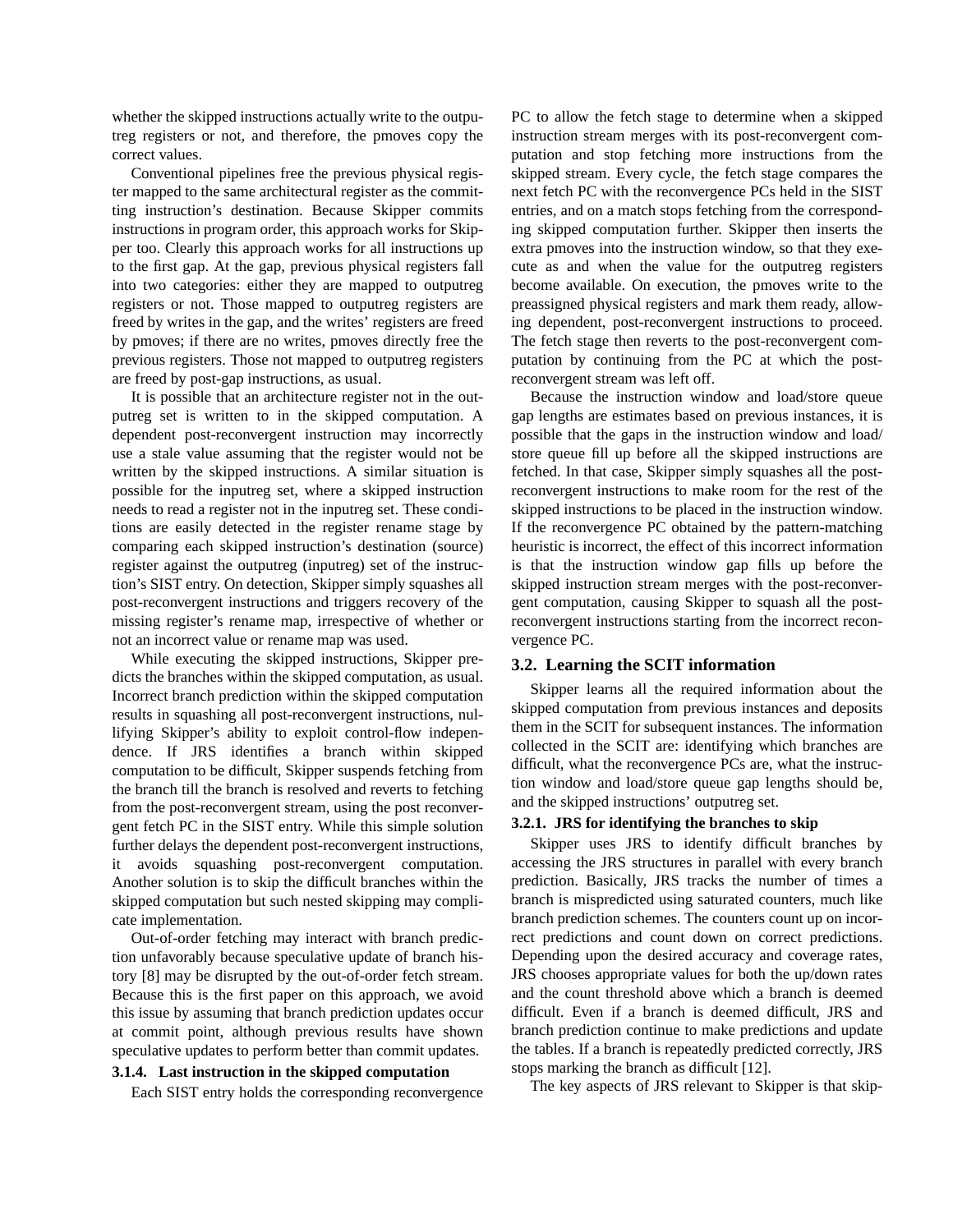ping branches that would be correctly predicted may cause performance loss, while not skipping branches that would be incorrectly predicted results in lost opportunity. The performance loss is incurred because conventional superscalars do not delay any of the instructions following a correctly predicted branch, but Skipper unnecessarily delays the skipped instructions and the post-reconvergent data-dependent instructions following the branch, until the branch is resolved. Thus, it is a trade-off between JRS's coverage and accuracy, and while lower coverage means lost opportunity, lower accuracy may mean performance loss.

### **3.2.2. Heuristic for identifying the reconvergence point**

For if-then-else constructs in high-level languages, the compiler typically generates a branch to determine whether the if clause or the else clause is to be executed. The compiler also generates a jump to the reconvergence PC at the end of the if clause, to elide the else clause. Therefore, the reconvergence PC can be determined if the jump is located. The target of the branch is the start of the else clause and the jump instruction is located immediately before the branch target. For example, in [Figure 1](#page-2-0)(a), the branch target, *PC2*, is at the start of segment **B**, which is the else clause. The *jump PC3* immediately before PC2 jumps to *PC3*, which is the reconvergence PC. Accordingly, Skipper computes the target of the difficult branch and uses the PC immediately before the branch target to probe the i-cache and inspects the instruction there. If the instruction is a jump instruction, then the target of the jump instruction is the reconvergence PC.

If the instruction at the PC immediately before the difficult branch target is not a jump, then Skipper assumes that the difficult branch is from an if-then construct, instead of an if-then-else construct. For if-then constructs, the compiler generates a branch to elide the if-clause instructions if the condition is false, and the branch target is the reconvergence PC. If a difficult branch is a backwards branch (indicated by a negative offset), neither of the above heuristics work. Conceptually, the difficult branch being a loop branch indicates that number of loop iterations is hard to predict, and accordingly, Skipper designates the reconvergent point to be the exit out of the loop (i.e., the PC immediately after the loop branch). Unlike previous work [18], we do not include the return PC of a function as the reconvergence PC of all branches within the function body because of gaplength-threshold constraints.

Using only one probe into the i-cache, Skipper's heuristic determines the reconvergence PC. Because the probe is done only for difficult branches and not all branches, and that too only if the SCIT does not have the reconvergence PC, this probe does not degrade i-cache bandwidth. Once the reconvergence PC of a branch is recorded in the SCIT, the heuristic is not used until the SCIT replaces the branch's entry due to capacity or conflict issues. Because Skipper

obtains the reconvergence PC most of the time from the SCIT and not the heuristic, computing the difficult branch's target for the heuristic can be slow. Consequently, this computation is done over many pipeline stages instead of just decode, without affecting the cycle time.

There are compiler optimizations that may confuse the heuristic. For instance, in code layout optimization to improve i-cache performance, the compiler moves infrequent control-flow paths away from the sequential stream. Such code motion changes the code pattern and renders the heuristic ineffective. However, this optimization may be applied to only those branches that are biased towards one of the two paths, otherwise one path would not be more frequent than the other. So, such branches may not difficult to predict and may not need to be skipped. Other optimizations may cause exceeding of the gap-length-threshold. An example is tail duplication of the post-reconvergent code into the if and else paths, increasing the gap length.

#### **3.2.3. Estimating the gap length**

Once JRS identifies a difficult branch and the reconvergence heuristic determines the reconvergence PC, Skipper collects the instruction window and load/store queue gap length information from subsequent instances of the branch. Upon committing the difficult branch, Skipper creates a valid entry in the Gap Information Learning Buffer (GILB), and places the reconvergence PC in the GILB entry. From the difficult branch onwards, every committing instruction increments the instruction window gap length count of *all* valid GILB entries, because each valid GILB entry represents a distinct difficult branch whose reconvergence PC has not been committed. Also, Skipper matches the PC of the committing instruction against the reconvergence PCs of all the valid GILB entries. A match indicates that the corresponding difficult branch's reconvergence PC has been reached. Skipper transfers the information in the GILB entries to the SCIT, and relinquishes the GILB entry.

To keep the SCIT information as accurate as possible, Skipper continues to collect the information in subsequent instances of the difficult branch, irrespective of whether the branch is predicted or skipped. If the instruction window (or load/store queue) gap length count in any later instance is larger than the length recorded in the SCIT, Skipper updates the SCIT entry with the larger count. If the count is smaller, it is discarded. This repeated updating of the maximum length helps Skipper account for different control-flow path lengths within the skipped computation.

If Skipper does not track the maximum length, Skipper would essentially have to predict the skipped computation's path length to estimate the gap length. Predicting the path length may indirectly lead to predicting the difficult branch, defeating Skipper's purpose. Because the maximum length is longer than all but the longest path within the skipped computation, Skipper is conservative in setting aside the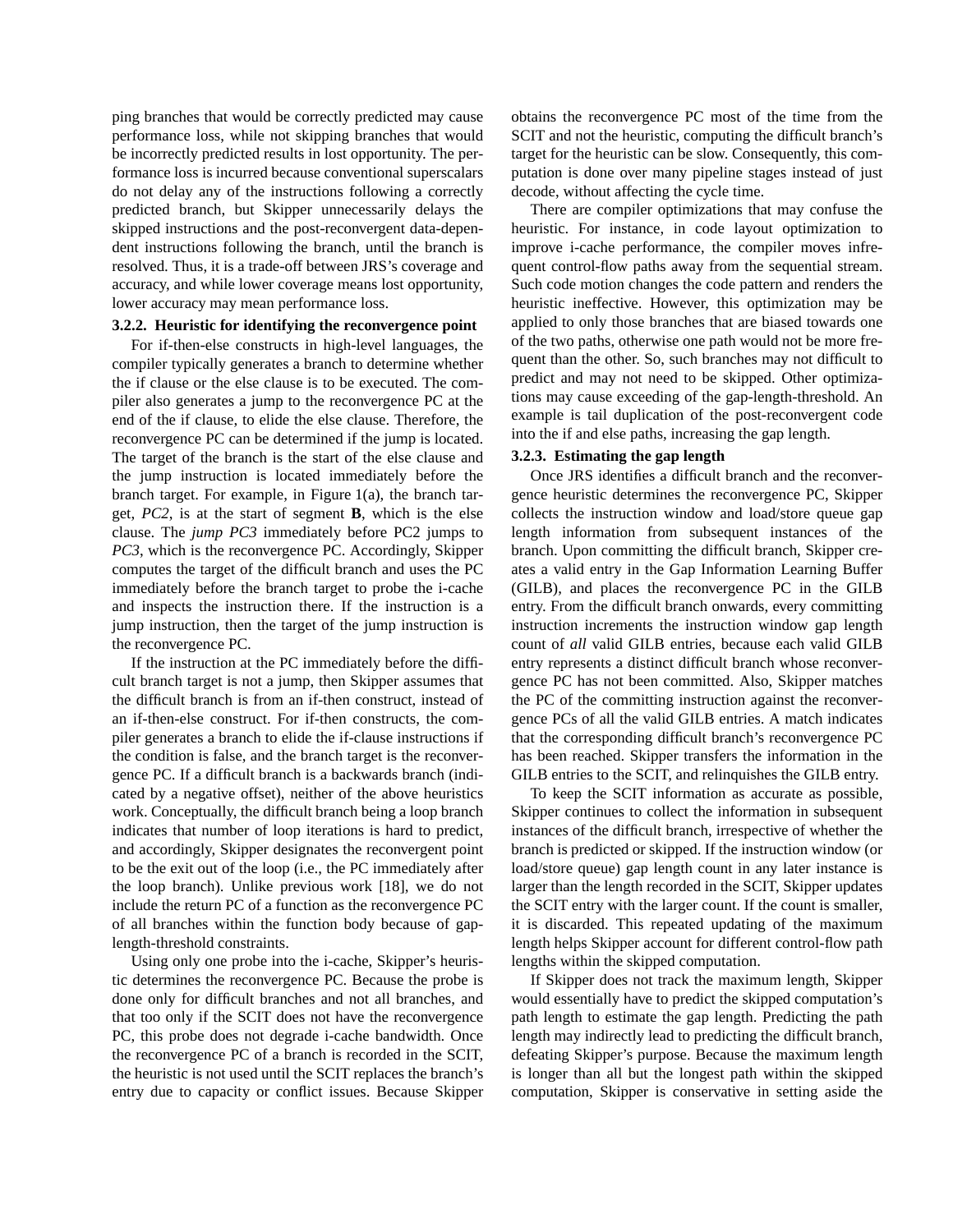instruction window gap. Some of the instruction window slots remain empty if the actual path within the skipped computation is not the longest. This conservative choice is better than predicting the difficult branch because the number of wasted slots is still much smaller than the slots spent on numerous incorrect instructions (including not only incorrect control-flow dependent instructions, but also control-flow independent instructions which are data dependent on the incorrect control-flow dependent instructions) in outof-order superscalars and other approaches [\(Section 1\)](#page-0-0).

### **3.2.4. Determining outputreg and inputreg set**

Along with the gap lengths, the GILB also tracks the outputreg and inputreg set of the skipped computation using a bit-vector field in the GILB entries. From the difficult branch onwards, every committing instruction's destination (source) register is added to the outputreg (inputreg) bitvector of *all* valid GILB entries. Because Skipper collects outputreg and inputreg information at commit point, incorrect predictions within the skipped computation do not adversely affect the accuracy of the information. When the gap length information is transferred to the SCIT from the GILB, the GILB entry's bit-vectors are bit-wise ORed with the SCIT entry's corresponding bit-vectors. The ORing accounts for different outputreg and inputreg sets along different control-flow paths within the skipped computation. The outputreg and inputreg set are conservative union over all control-flow paths within the skipped computation. Not considering all the paths would cause Skipper to predicting the difficult branch indirectly, as argued above.

#### <span id="page-7-0"></span>**4. Experimental Results**

We modified the Simplescalar2.0 simulator [4] to model Skipper. [Table 1](#page-7-1) shows the base system configuration parameters used throughout the experiments, unless specified otherwise.We assume a hybrid predictor and 9-cycle misprediction penalty. We assume generous branch prediction tables each of which has 8K entries to allow as high a prediction accuracy as possible, but a modest SCIT size of about 3KB. We use a bimodal JRS with 4K, 4-bit entries for a total of 2KB. We model the return address stack (RAS), and account for RAS and BTB mispredictions which are not addressed by Skipper.

We accurately model the extra rename bandwidth to handle inputreg and outputreg sets, and the extra pmoves at the end of skipped computation. We do not include any memory dependence synchronization mechanisms, but account for memory dependence squashes. Because Skipper's key advantage is in conserving i-cache bandwidth, we carefully model i-cache bandwidth. [Table 2](#page-7-2) presents the SPECint95 benchmarks and their inputs used in this study. We run the benchmarks to completion.

### **4.1. Performance of Skipper**

In this section, we present the base performance of Skip-

<span id="page-7-1"></span>**Table 1: Hardware parameters for base systems.**

| 8-way issue, 128-entry window, 43-entry load/      |  |  |  |  |  |
|----------------------------------------------------|--|--|--|--|--|
| store queue, (9 cycle branch penalty)              |  |  |  |  |  |
| 8k/8k/8k hybrid, 4k 4bit JRS, gap length thresh-   |  |  |  |  |  |
| old 48, 128-entry RAS, 4-way 4K BTB                |  |  |  |  |  |
| 64KB 2-way 2-cycle I/D L1, 2MB 8-way 12-           |  |  |  |  |  |
| cycle L2, both lockup free and pipelined           |  |  |  |  |  |
| Infinite capacity, 100 cycle latency;              |  |  |  |  |  |
| split transaction, 32-byte wide bus                |  |  |  |  |  |
| 3KB: 128 entries each 199-bit wide, 4-way          |  |  |  |  |  |
| (24-bit tag, 32-bit reconvergence PC, 67-bit out-  |  |  |  |  |  |
| putreg and inputreg, 6-bit instruction window      |  |  |  |  |  |
| gap length, 6-bit load/store queue gap length)     |  |  |  |  |  |
| 864 bytes: 36 entries each 192-bit wide (fetch     |  |  |  |  |  |
| PC 32 bits, 7-bit pointers for instruction window, |  |  |  |  |  |
| load/store queue and RAS, 5-bit rename table       |  |  |  |  |  |
| pointer, 67-bit outputreg and inputreg sets        |  |  |  |  |  |
| 896 bytes: 36 entries each similar to SCIT entry   |  |  |  |  |  |
|                                                    |  |  |  |  |  |

**Table 2: Benchmarks and inputs.**

<span id="page-7-2"></span>

|      | Input                             | # insts          |                      | Input                    | $#$ insts   |
|------|-----------------------------------|------------------|----------------------|--------------------------|-------------|
| cc1  | $\overline{\text{ccep.i}}$ (test) | $1.3*10^9$       | compress             | train                    | $36*10^6$   |
| go   | 2stone <sub>9</sub>               | $548*10^6$ ijpeg |                      | vigo                     | $1.5*10^9$  |
| li   | test.lsp                          |                  | $ 957*10^6 $ m88ksim | ctl.in(test) $ 490*10^6$ |             |
| perl | jumble                            | $12.4*10^9$      | vortex               | train                    | $12.5*10^9$ |

per, compared to an out-of-order superscalar with branch prediction. In the two left bars, we vary the instruction window size from 128 to 256 entries. The speedups are normalized against an out-of-order superscalar with the same instruction window size. The numbers above the bars are the speedups for a 128-entry superscalar with perfect branch prediction, to serve as an idealized reference. Because Skipper uses extra storage for SCIT and JRS (about 6KB) compared to a superscalar, we also show Skipper's speedups normalized with respect to a "large superscalar" using an extra 6KB in larger prediction tables (16K) entries each table, total size 12KB) in the two right bars. For both Skipper and superscalar, we use one port for the 128-entry instruction window and two ports (and double front-end width for decode and rename stages) for the 256 entry instruction window. Each cycle only one block can be fetched through one port and the entire block may not be useful due to branches and jumps within the block. For the 256-entry Skipper and superscalar, we assume aggressive front-ends that can obtain two fetch PCs from the branch predictor and use both the ports for fetching.

From the first two bars in [Figure 3](#page-8-0), we can see that for a 128-entry instruction window, Skipper achieves a wide range of speedups up to 15% for *ijpeg*, 14% for *li, 9% for go,* and 8% for *m88ksim*, all the way down to small slowdowns for *perl* and *compress*. These speedups indicate that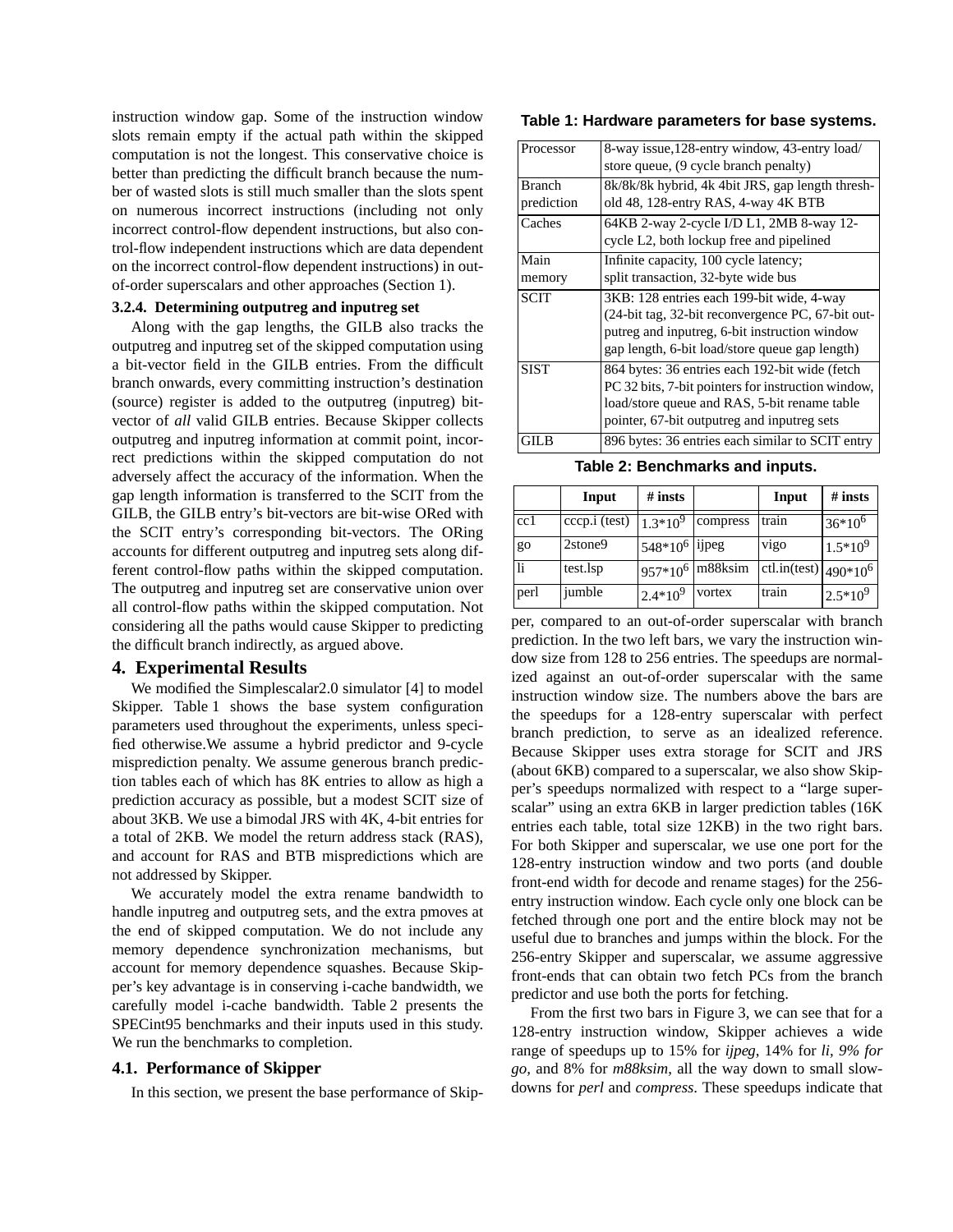

<span id="page-8-0"></span>Skipper successfully skips around difficult branches and overlaps branch resolution with control-flow independent instructions. With a 256-entry instruction window, Skipper achieves higher speedups, resulting in up to 22% speedups for *ijpeg* and *li,* 16% for m88ksim, and small speedups for *compress*. Increasing the instruction window size improves speedups because Skipper uses the extra entries better than a conventional superscalar. While Skipper brings more useful instructions into the extra entries in the instruction window, conventional superscalar is limited by mispredictions and squanders the extra entries on incorrect instructions.

The two right bars show Skipper's speedups normalized against the "large superscalar". Comparing the left bars with the right bars for the same instruction window size, we see that the change in Skipper's speedups is less than 3% in all cases. These results indicate that the extra prediction storage does not give superscalar much performance advantage and is better used by Skipper.

#### <span id="page-8-3"></span>**4.1.1. Effectiveness of Skipper's mechanisms**

Skipper's speedups widely vary across benchmarks and are still far lower than those for perfect branch prediction; the measurements in [Table 3](#page-8-1) explain the reasons. *JRS coverage* (related to the metrics in [6]) is the ratio of the number of branches JRS identifies as difficult to the total number of mispredicted branches. *Heuristic accuracy* is the ratio of the number of branches with correctly-determined

reconvergence PC to the total number of branches with reconvergence PC within the gap-length-threshold. *Actual coverage* is the ratio of the number of actually skipped branches to the total number of mispredicted branches. Actual coverage measures the opportunity exploited by Skipper. JRS coverage attenuates to actual coverage due to both mispredicted branches having reconvergence PCs beyond the gap-length-threshold and the heuristic determining reconvergence PCs incorrectly.

*Overshoot* is the ratio of the number of skipped branches which would have been correctly predicted in a superscalar to the total number of branches. Overshoot measures unnecessary stalling. *Reconvergence accuracy* is the ratio of the number of successfully skipped branches to the number of actually skipped branches. A successfully skipped branch is one for which the reconvergence PC is reached within the instruction window gap, and there are no squashes due to in-gap branch mispredictions ([Section 3.1.3](#page-4-0)), incorrect outputreg set, or skipped stores ([Section 3.1.1](#page-3-2)). Reconvergence accuracy measures the accuracy of SCIT information learnt by Skipper. Skipper's misprediction rate is the ratio of the number of incorrectly predicted and unsuccessfully skipped branches to the total number of branches.

We see that overshoot is mostly less than about 11% and reconvergence accuracy is usually higher than 95%, but actual coverage is low. While JRS coverage is about 78%- 98%, actual coverage falls within a mere 17-58%. We experimented with JRS's parameters but could not obtain significantly better JRS coverage for *cc1*, *ijpeg*, *m88ksim*, and *vortex*. Actual coverage can fall far below JRS coverage due to either poor heuristic accuracy or reconvergence PCs being farther than the gap-length-threshold. Heuristic accuracy is 75%-100%, which is too high to degrade actual coverage by a large margin, implying that gap-length-threshold prevents a large fraction of difficult branches from being skipped. We vary gap-length-threshold in [Section 4.4](#page-10-1), but found that many difficult branches have far away reconvergence points (more than 200 instructions), requiring inordinate gap-length-threshold values. Missed opportunity due

<span id="page-8-1"></span>**Table 3: Measurements of Skipper's mechanism.**

### <span id="page-8-2"></span>**Table 4: Gap characteristics.**

| Bench-<br>marks | JRS<br>coverage<br>$\%$ | Heuristic<br>accuracy<br>$\%$ | Actual<br>coverage<br>% | Overshoot<br>$\%$           | Reconver-<br>gence<br>accuracy % | Skipper's<br>mispredict<br>rate % | Superscalar<br>mispredict<br>rate % | $\#$ gaps | $\#$ in | $\#$ out       | $\#$ instr | #slot |
|-----------------|-------------------------|-------------------------------|-------------------------|-----------------------------|----------------------------------|-----------------------------------|-------------------------------------|-----------|---------|----------------|------------|-------|
| cc1             | 92                      | 75                            | 19                      |                             | 92                               | 8                                 | 10                                  | 1.4       | 6       | 4              | 7          | 14    |
| compress        | 98                      | 100                           | 25                      | 9                           | 100                              | 8                                 | 12                                  | 1.5       | 4       | 3              | 4          | 10    |
| go              | 98                      | 87                            | 20                      | 11                          | 89                               | 16                                | 24                                  | 1.4       | 8       | 5              | 10         | 21    |
| ijpeg           | 90                      | 96                            | 58                      | 8                           | 98                               | 3                                 | 9                                   | 2.0       | 6       | 4              | 5          | 13    |
| li              | 96                      | 77                            | 17                      | 6                           | 100                              | 4                                 | 8                                   | 1.2       | 5       | 3              | 9          | 16    |
| m88ksim         | 78                      | 90                            | 32                      | 11                          | 99                               | $\mathfrak{D}$                    | 4                                   | 2.1       | 4       | $\overline{c}$ |            | 9     |
| perl            | 94                      | 98                            | 16                      | 2                           | 100                              | 3                                 | 4                                   | 1.3       | 5       | 3              | 4          | 8     |
| vortex          | 88                      | 79                            | 17                      | $\mathcal{D}_{\mathcal{L}}$ | 98                               |                                   |                                     | 1.0       | 5       | 3              | 8          | 13    |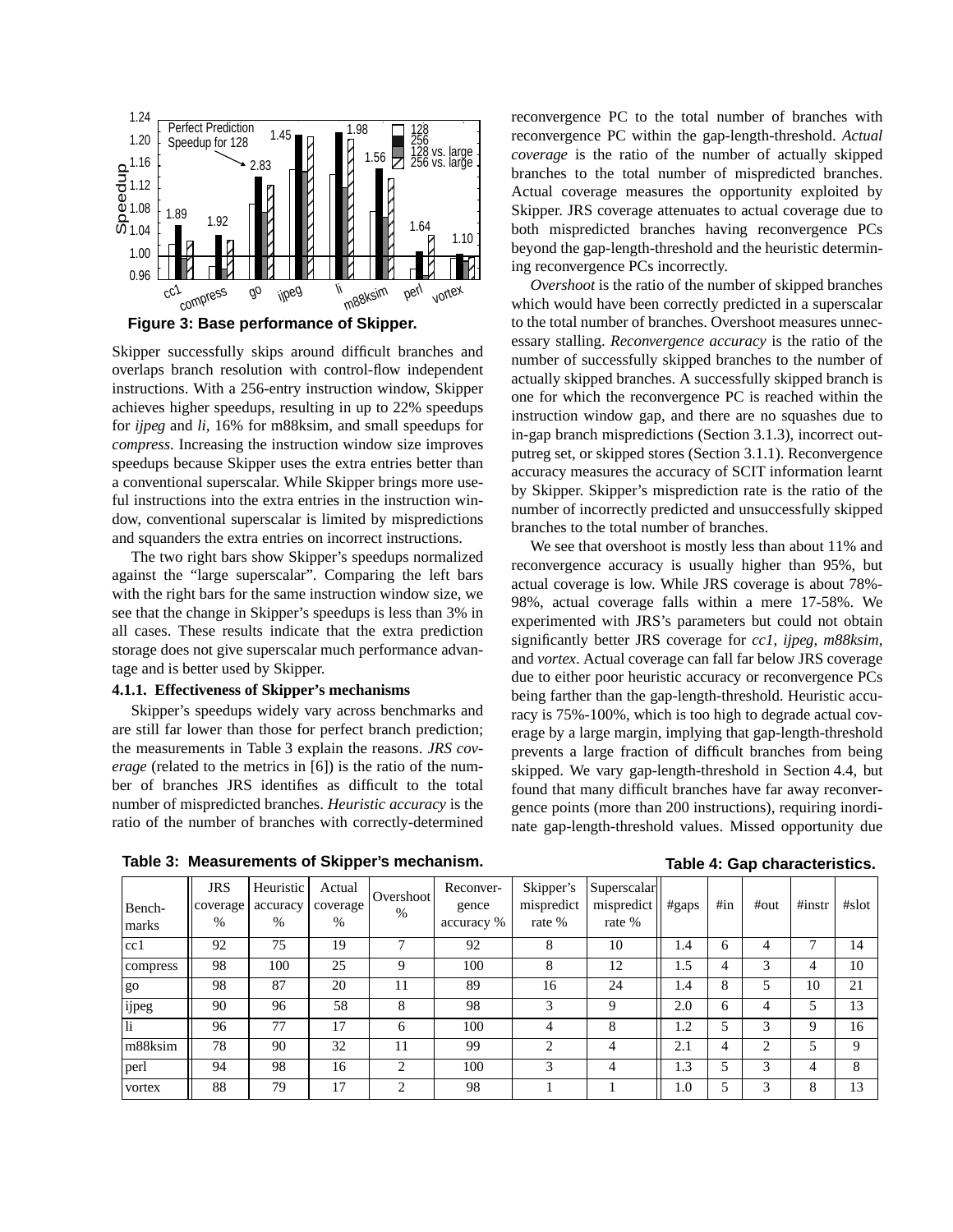to low actual coverage is the key reason for Skipper lagging far behind perfect prediction.

*cc1* and *go* incur many mispredictions both within and outside skipped computations (gaps). These mispredictions are not caught by Skipper due to its low coverage and cause squashing of post-reconvergent computation, nullifying Skipper's advantage. *compress* runs out of instruction window slots for a 128-entry instruction window, alleviated only slightly by a 256-entry instruction window. In addition to mispredictions, *go* also incurs many memory dependence squashes (*go* is the only benchmark with this problem). *ijpeg* and *m88ksim* have higher coverages than the rest, translating to higher performance. In *li*, Skipper skips *entire* short unpredictable loops (dynamic instructions in all iterations less than 10). Because loop back branches within skipped loops in *li* are not predicted but suspended till resolution, *li* avoids many mispredictions, achieving high speedups. *li*'s coverage is small because the coverage numbers do not include such suspended branches which are not mispredicted but not skipped either. *Perl* has many nonreturn, indirect jump mispredictions both within and outside skipped computations, which have the same effect as *cc1*'s mispredictions. *Vortex*'s prediction accuracy is high, leaving little opportunity for Skipper.

#### **4.1.2. Characteristics of skipped computations**

[Table 4](#page-8-2) shows the average number of actually skipped branches in flight ("#gap" column), inputreg and outputreg registers per difficult branch ("#in" and "#out" columns), dynamic instructions per skipped computation ("#instr" column), and the average instruction window gap length, not including pmoves ("#slot" column). The benchmarks have less than two difficult branches in flight, implying that only two skipped computations need to be tracked in the GILB and SIST. The number of skipped instructions ranges between four and ten, even though the gap-length-threshold is 48, implying that the threshold is not hit often. The difference between the gap lengths and the number of skipped instructions is about seven, implying that Skipper wastes only a few instruction window slots. The number of outputreg registers being about four means that Skipper inserts around four extra pmoves, which could execute together in one cycle on a 4-way issue machine. The number of inputreg and outputreg registers together is about ten implying that Skipper needs to handle only ten rename maps per skipped branch. In comparison, rename tables in a 4-way issue machine handle 12 registers (8 sources and 4 destinations) every cycle, suggesting that Skipper incurs low rename bandwidth overhead.

# **4.2. Comparison between Skipper and Polypath**

In this section, we compare Skipper against the previously-proposed Polypath architecture [12, 11]. We vary the configuration from 128 instruction window entries with one



<span id="page-9-0"></span>**Figure 4: Comparison of Skipper and Polypath.**

i-cache port (two left bars) to 256 entries with two i-cache ports (two right bars). The speedups are all normalized to a superscalar with equal instruction window size and equal number of i-cache ports.

For Polypath, we use the fetch policy and JRS parameters recommended in [12,11]. Our model of Polypath is different than those in [12,11] in two ways, which affect its speedups. First, the Polypath papers compare a Polypath system using two i-cache ports and double pipeline width for decode and rename stages, with a superscalar using one i-cache port. However, such a comparison fails to isolate the impact of the architecture from the impact of the fetch bandwidth. Therefore, we assume exactly equal fetch bandwidth for Skipper, Polypath, and superscalar. Second, the Polypath papers do not charge any extra cycles to copy the entire rename table (the equivalent of inputreg set) needed to execute both paths of difficult branches. Because of the arguments given in [24] and in [Section 3.1.1](#page-3-2), we charge cycles for this copying as per the bandwidth of the rename tables. This charging is done for both Skipper and Polypath.

As before, for the 256-entry case, we assume an aggressive superscalar that can obtain two fetch PCs from the predictor and use both the i-cache ports. If there are no difficult branches in flight, both Skipper and Polypath use the ports exactly the way superscalar does. Polypath fetches both paths of difficult branches. Skipper fetches the post-reconvergent stream and the control-flow dependent instructions if there are any resolved skipped branches, and defaults to superscalar mode, if none of the skipped branches are resolved. We also compare a two-port Polypath without charging cycles for rename table copying, against a oneport superscalar and show the numbers above the bars.

From the left two bars in [Figure 4,](#page-9-0) we see that for the 128-entry case, Skipper outperforms Polypath significantly for *ijpeg*, *m88ksim*, *li*, and go, and modestly or not at all for the other benchmarks. Polypath achieves no speedups mainly because with only one i-cache port, there is not enough bandwidth to fetch down both taken and not-taken paths on difficult branches. This experiment clearly shows that Skipper achieves speedups because of much more efficient use of i-cache bandwidth than Polypath. From the two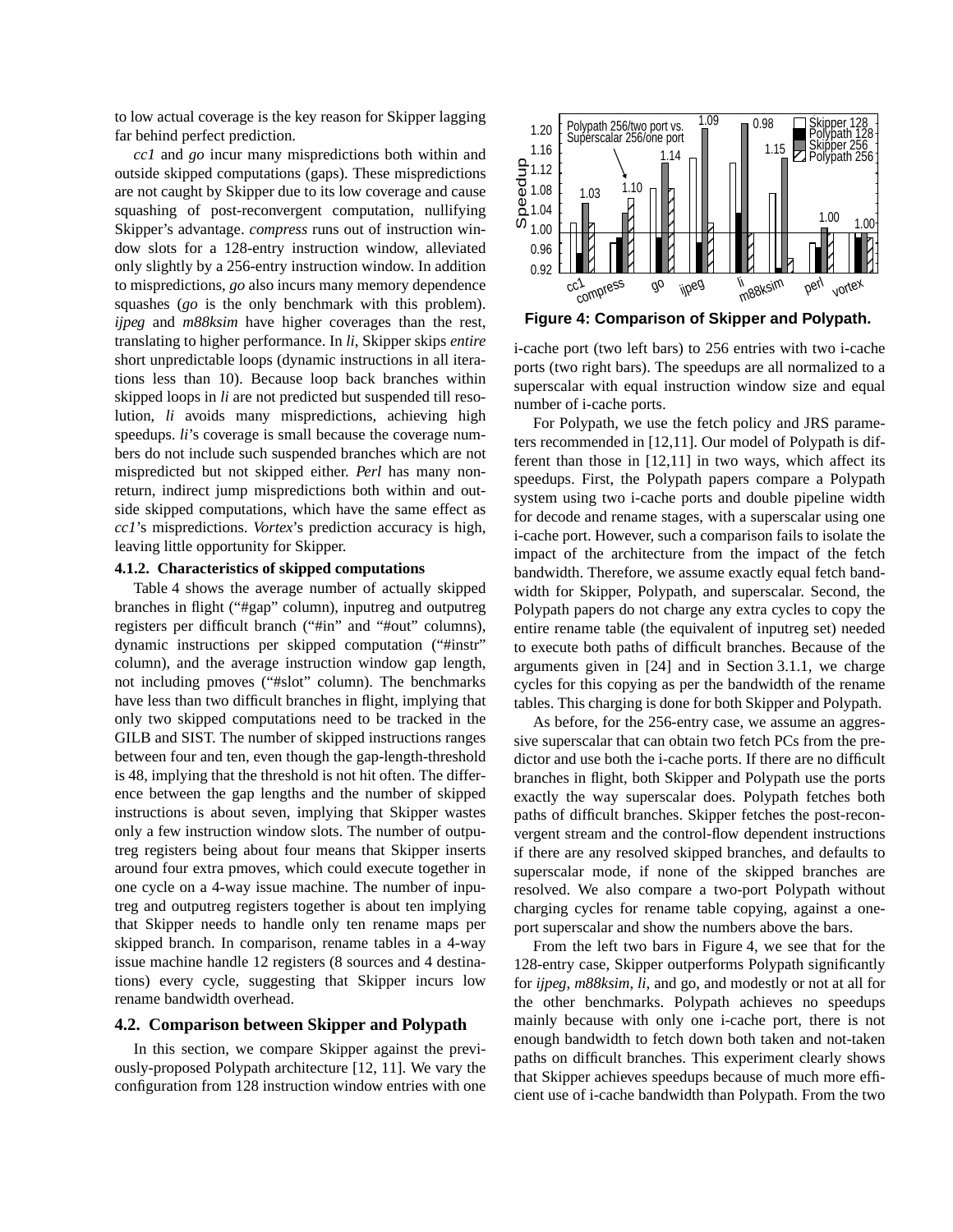right bars, we see that for the 256-entry, two i-cache port case, Skipper outperforms Polypath significantly for go, *ijpeg*, *m88ksim*, and *li*, similar to the 128-entry case. In the case of *compress*, Polypath performs better than Skipper by 3%. Further investigation reveals that *compress* has dense data dependencies, disallowing any overlap of post-reconvergent instructions. Because Polypath executes the skipped instructions without any delay unlike Skipper, compress benefits from Polypath.

Compared to the 128-entry, one-port case, Skipper achieves even higher speedups using 256 entries and two ports, with the exception of *vortex*, indicating that Skipper can better use higher i-cache bandwidths than a superscalar. Also, a two-port Polypath with no rename table copy overhead achieves speedups compared to a one-port superscalar, as shown in previous papers [12,11].

### **4.3. Misprediction Penalty**

To see the effect of deepening pipelines, we varied misprediction penalty as 6, 9, and 12 cycles in [Figure 5](#page-10-2). On one hand, a longer misprediction penalty gives Skipper the opportunity to achieve higher speedups by eliminating the more-expensive mispredictions. On the other hand, a longer misprediction penalty forces Skipper to find more data independent, post-reconvergent instructions to execute before the difficult branch can fill the pipeline with the correct control-flow dependent instructions. Thus, it is a conflict between opportunity and data independence. We see two trends in speedups on increasing penalty: One in which Skipper's speedups for *ijpeg*, *li*, and *compress* indicating that opportunity overcomes dependencies in these benchmarks. And the other in which Skipper's speedups for the rest of the benchmarks reduce due to dependencies offsetting opportunity. Skipper's low coverage restricts opportunity to avoid mispredictions.

#### <span id="page-10-1"></span>**4.4. Effect of gap-length-threshold**

Because the analysis in [Section 4.1.1](#page-8-3) indicates that gaplength-threshold impacts coverage, we varied the gaplength-threshold as 24, 48, and 72. While a larger threshold allows better actual coverage, larger threshold also allows branches with larger gap lengths to be skipped, incurring wasted instruction window and load/store queue slots. Thus, it is a trade-off between coverage and instruction window utilization. Increasing the threshold from 24 to 48 improves coverage for all the benchmarks by about 1%-6% reaching the values shown in [Table 3](#page-8-1). We found that except for *go*, the rest of the benchmarks are not affected by increasing the gap-length-threshold beyond 48. Increasing the threshold from 48 to 72, go's speedup improves from 8% to about 11%. This experiment shows that Skipper's actual coverage is limited not by the threshold setting but by long gaps inherent in programs.

We also varied the SCIT size as 32, 128, and 512 entries



<span id="page-10-2"></span>**Figure 5: Effect of misprediction penalty.**

and found that increasing the SCIT size beyond 128 entries does not improve speedups. Because the base prediction accuracy is high, only a few (static) branches are identified as difficult and they fit within 128 entries.

### <span id="page-10-0"></span>**5. Related work**

There have been several results on the potential of exploiting control-flow independence [17]. Many previous ideas to handle difficult branches, amount to executing both the taken and not-taken paths conditioned by such a branch, using varying degrees of ISA support for predication. Proposals such as Multipath [24], Polypath [12,11], dual pipelines [13] and instruction windows [5], and Dynamic Hammock Predication [10] explicitly follow this approach. ISA support for predicated execution removes difficult branches, but at the cost of executing instructions from both the taken and not-taken paths [14,2].

Researchers [17] have proposed selective recovery of control-flow independent instructions after a misprediction, but they point out in a later paper that the scheme is hard to implement [18]. Selective squashing may require expanding/contracting the instruction window at multiple, arbitrary points because the incorrect and correct path instructions are intertwined in the instruction window. Out-of-order pipelines usually track data dependencies through register rename map tables at the granularity of a block of instructions (typically between successive branches), and not individual instructions. This coarse granularity reduces the number of map tables and makes misprediction handling fast and efficient, but disallows fast extraction of selective information about individual instructions. For a realistic selective recovery scheme [18], they propose using Trace processors' hierarchical organization, a solution not applicable to superscalars. (Although Pentium IV has a trace cache, it is not a trace processor.) Instruction reuse [19] is a general technique which can quickly recover control-flow independent instructions after a misprediction. But instruction reuse also squashes all instructions following a misprediction. Multiscalar [20] and Dynamic Mutithreading [1] use hardware or compiler to demarcate threads, which may choose control-flow independent threads to shield intrathread mispredictions from squashing other threads.